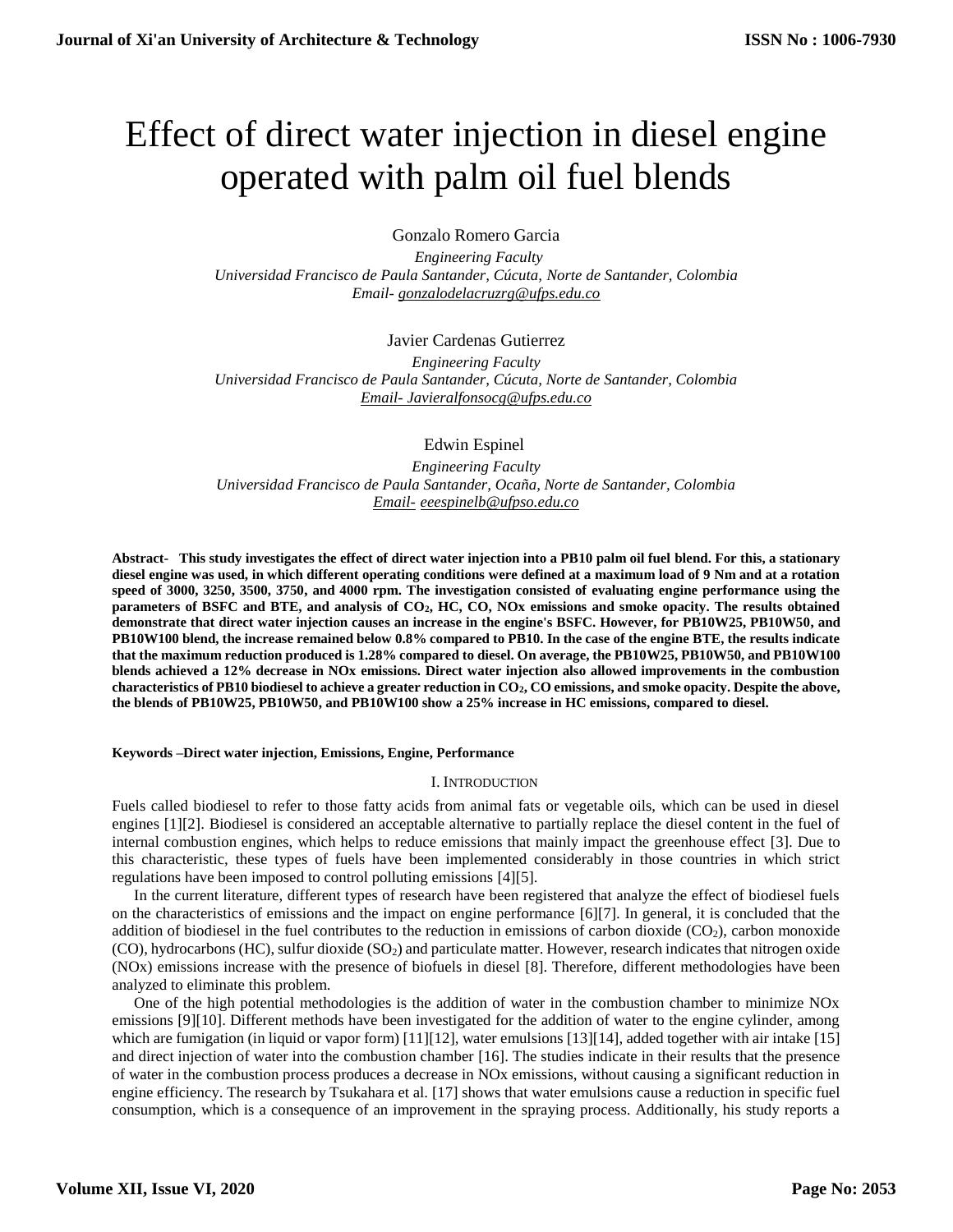reduction in particulate matter and NOx emissions when using water emulsions. However, the fuel used caused engine noise, low temperatures, and delayed ignition.

Despite the advantages of the presence of water for reducing NOx emissions, studies have also reported a number of problems associated with the inclusion of water in the combustion process. Among these problems is the cold starting of the engine, whereby water emulsions are limited when transition conditions occur in engine operating modes [18]. In the case of fumigations, the amount of water can create a risk of contamination in the fuel. In general, the inclusion of water in the combustion chamber causes a risk of wear and corrosion in the engine due to condensation water and the agents present in water emulsions.

Unlike other methodologies, direct water injection has certain advantages, since it is introduced into the chemical reaction zone of the cylinder chamber [18]. Therefore, the water is far from the cylinder walls. Additionally, the water injection can be controlled, which allows modifying the water intake depending on the engine operating conditions. This mainly facilitates the cold starts of the engine. Compared to other methods, direct water injection does not require a high entry of water into the chamber, thus helping to minimize the risk of contamination in the fuel.

The previous results show that direct water injection is the method that has the least negative impact on the engine. However, few studies in the literature focus on this method to search for the reduction of NOx emissions. Due to the above, this study investigates the effect of direct water injection in a stationary diesel engine used mainly for power generation. For this analysis, the effect of direct water injection on engine performance and emission characteristics is evaluated.

The rest of the paper is organized as follows. Section II shows the configuration of the experimental bench, the emission measurement equipment, the conditions of the experimental tests, and the characteristics of the fuels used in the study. The results and experimental discussions, which involve the analysis of performance parameters and exhaust gas emissions are presented in section III. Finally, section IV shows the conclusions obtained.

#### II. MATERIAL AND METHODS

#### *2.1 Experimental setup*

Figure 1 shows the experimental bench used in the present study. The test engine consists of a stationary, single-cylinder diesel engine, direct injection system, four-stroke, naturally aspirated, and air-cooled. The technical specifications of the engine are described in Table 1.



1. Water pump, 2. Pressure indicator, 3. Electronic control unit, 4. Fuel tank, 5. Piezoelectric pressure transducers, 6. Dynamometer, 7. Encoder, 8. Engine, 9. BrainBee AGS-688, 10. BrainBee OPA-100, 11. PCA® 400.

Figure 1. Test engine bench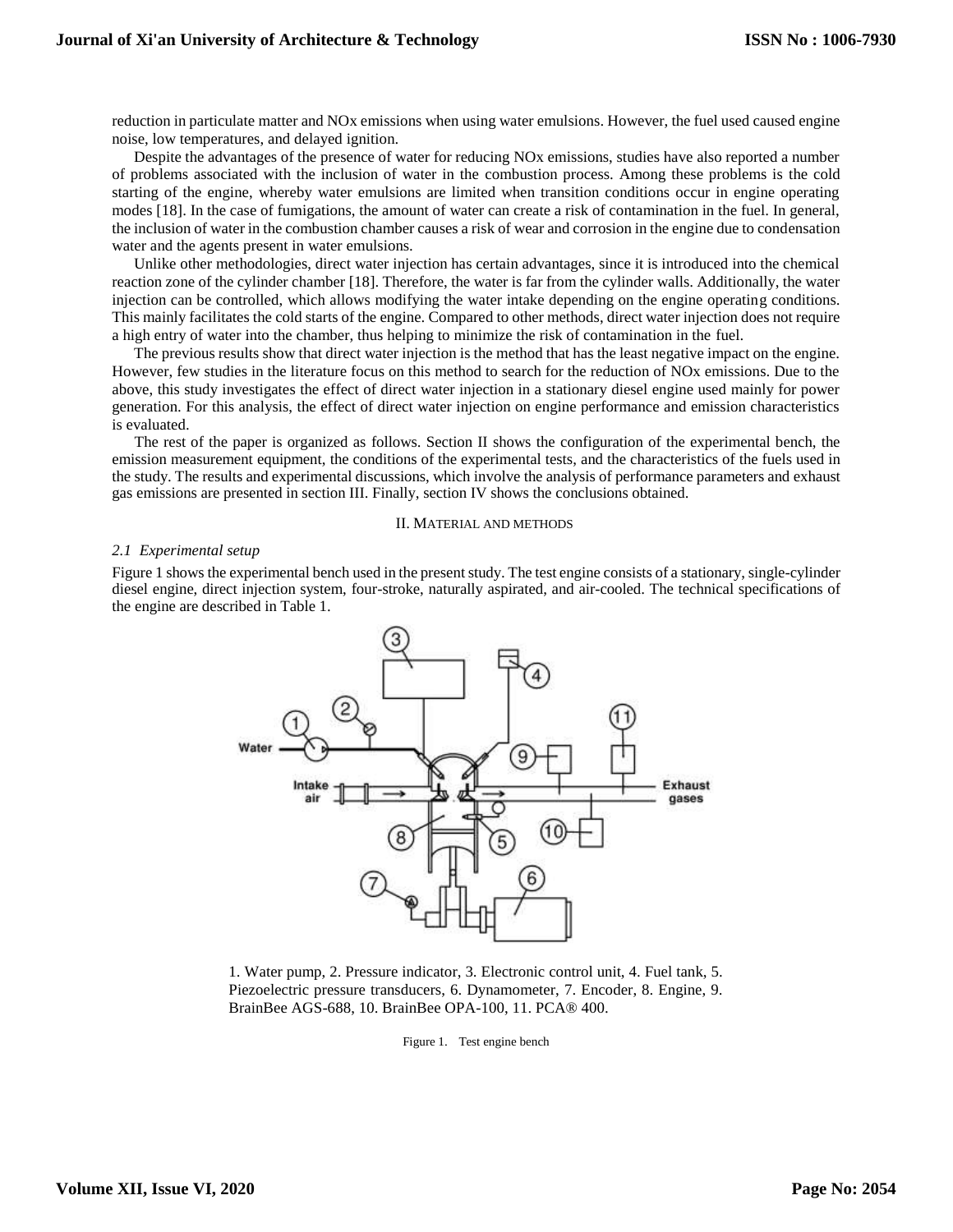| <b>Engine type</b> | Single-cylinder   |
|--------------------|-------------------|
| Model              | SK-MDF300         |
| Cycle              | 4 strokes         |
| Ratio compression  | 20:1              |
| <b>B</b> ore       | 78 mm             |
| Stroke             | 63 mm             |
| Maximum power      | 3.43 kW @3600 rpm |

Table -1 Engine technical specifications

The conditions of load and speed of rotation in the engine are established by means of a hydraulic dynamometer. Fuel consumption is measured through a volumetric flowmeter. The BrainBee AGS-688 gas analyzer was used to measure CO2, HC, and CO emissions. In the case of NOx emissions and smoke opacity, the PCA® 400 gas analyzer and the BrainBee OPA-100 opacimeter were used. The measurement of the pressure in the combustion chamber was carried out by installing piezoelectric pressure transducers.

For water injection, an electronically controlled injection system was used to supply a specified amount of water-based on the position of the crankshaft. In order to overcome the high pressures in the combustion chamber, the water is pressurized by means of a pump to a constant pressure condition at 90 bar. The injection of water is done at different angles of the crankshaft, starting with an angle of 270° CA. In the experimental tests, the effect of different percentages of water is considered, 25% (W25), 50% (W50), and 100% (W100). The injection angle specifications and the amount of water supplied in each percentage are indicated in Table 2.

| Water injection rate | Injection angle $\lceil \degree \rceil$ | Injection duration [ms] | Amount of water injected [mg] |
|----------------------|-----------------------------------------|-------------------------|-------------------------------|
| 25%                  | 288                                     | 1.2                     |                               |
| 50%                  | 310                                     | 2.7                     | 30                            |
| 100%                 | 350                                     | 5.5                     | 50                            |

Table -2 Conditions for water injection

## *2.2 Test conditions and fuel type*

The experimental tests on the diesel engine are established at the maximum load condition (9 Nm) and at a rotation speed of 3000, 3250, 3500, 3750, and 4000 rpm. This describes the different operating conditions that the engine may experience. To assess the impact of direct water injection into the engine, different percentages of water injection were used in a PB10 palm oil biodiesel blend. Additionally, commercial diesel was used to obtain a comparative line in the results. Table 3 shows the nomenclature and composition of the fuels used with their respective water injection.

|  |  | Table -3 Test fuel nomenclature |
|--|--|---------------------------------|
|--|--|---------------------------------|

| <b>Nomenclature</b> | <b>Composition</b>                                    |
|---------------------|-------------------------------------------------------|
|                     | 100% Diesel                                           |
| PB <sub>10</sub>    | $90\%$ Diesel + 10% Palm oil                          |
| PB10W25             | 90% Diesel + 10% Palm oil + 25% Water injection rate  |
| PB10W50             | 90% Diesel + 10% Palm oil + 50% Water injection rate  |
| PB10W100            | 90% Diesel + 10% Palm oil + 100% Water injection rate |

For each of the test conditions, three repetitions were carried out, in order to guarantee the reliability of the recorded data and perform the corresponding uncertainty calculations for each measured parameter. Table 4 shows the uncertainty percentages of the measured variables.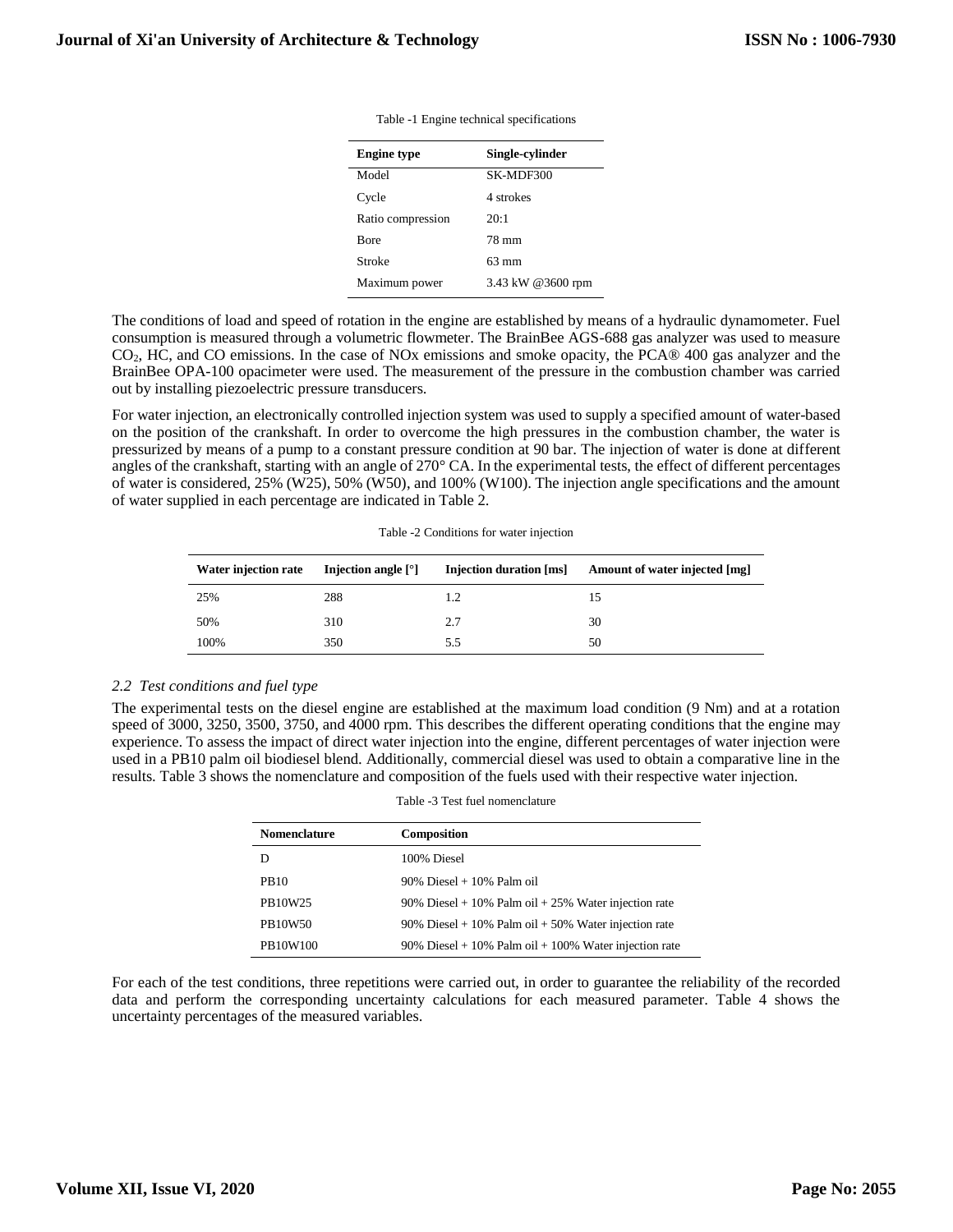| <b>Parameters</b>        | Uncertainty [%] |
|--------------------------|-----------------|
| Time $[s]$               | 0.15            |
| Load [Nm]                | 0.1             |
| Fuel consumption $[g/s]$ | 0.025           |
| Pressure [bar]           | 0.01            |
| $CO2$ [g/kWh]            | 0.5             |
| HC[g/kWh]                | 0.25            |
| $CO$ [g/kWh]             | 0.2             |
| $NOx$ [g/kWh]            | 0.3             |
| Smoke opacity [HSU]      | 0.5             |

Table -4 Uncertainty of the measured variables

## III. RESULTS AND DISCUSSION

#### *3.1 Engine performance*

To analyze the engine performance when implementing the water injection system, the calculation of the parameters of brake specific fuel consumption (BSFC) and brake thermal efficiency (BTE) is performed. For this, equations (1) and (2) described below are used:

$$
BSFC = \frac{\dot{m}_{fuel}}{N \cdot \omega} \tag{1}
$$

$$
BTE = \frac{N \cdot \omega}{\dot{m}_{fuel} \cdot LHV} \tag{2}
$$

where  $\dot{m}_{fuel}$ , N,  $\omega$ , and LHV are the mass fuel flow, the engine torque, the rotation speed, and the lower heating (calorific) value of the fuel. Fig.2 shows the results of the BSFC obtained from each fuel for the different conditions of rotation speed.

The results obtained in Fig.2 indicate that palm oil biodiesel (PB10) shows a higher fuel consumption compared to commercial diesel. In general, the use of PB10 causes an increase in the BSFC of 1.56% when compared to diesel. This can be a consequence of the lower LHV in biodiesel. It was observed that the presence of water in the combustion chamber slightly increases fuel consumption. In the case of the PB10W25, PB10W50 and PB10W100 blends, an increase in the BSFC of 0.38%, 0.76%, and 1.10% was obtained compared to PB10. This increase is attributed to the absorption of heat experienced by the water for its evaporation process, which reduces the working capacity of the detonation produced. This is compensated by a greater fuel flow in the combustion chamber.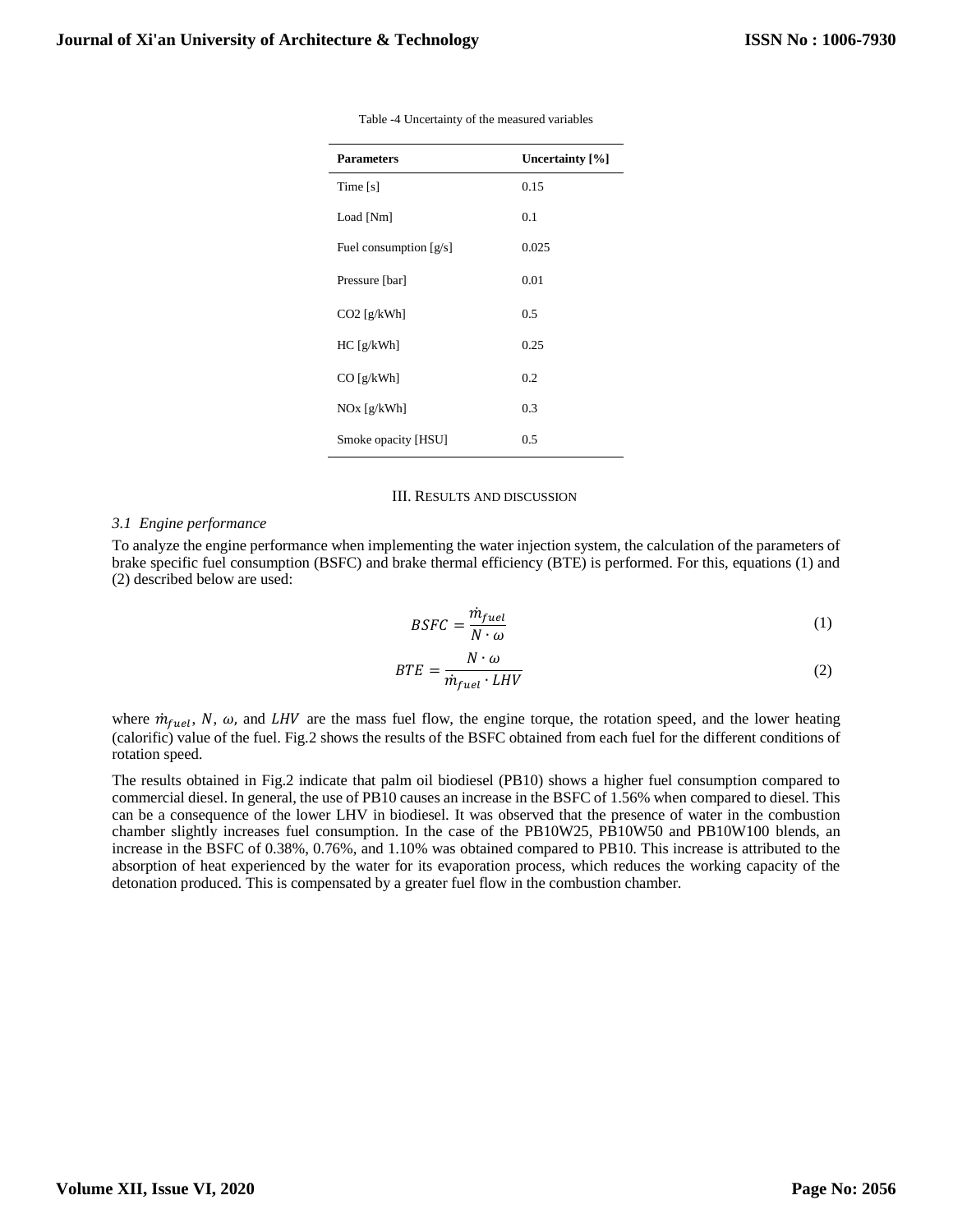

Figure 3 shows the BTE comparison for each test fuel. The results obtained indicate that commercial diesel presents the highest efficiency, followed by biodiesel PB10 and different water injections. This behavior can be a consequence of the higher fuel consumption of the latter, as discussed in Fig.2. However, the greatest reduction in BTE when using water injection is 1.28%, obtained when using PB10W100 fuel. Therefore, it is concluded that the ingress of 50 mg of water into the engine cylinder does not cause a significant negative effect on efficiency.

## *3.2 Engine emissions*

Figure 4 shows the carbon dioxide (CO<sub>2</sub>) emissions for each test condition and the different types of fuel. It is observed that the highest levels of  $CO<sub>2</sub>$  emissions are obtained when using commercial diesel. The results indicate that biodiesel PB10 reduces CO<sub>2</sub> emissions by 2.5% compared to diesel. The presence of water in the combustion chamber contributes to the reduction in  $CO_2$  emissions. In the case of the PB10W25, PB10W50 and PB10W100 blends, a decrease of 0.89%, 1.47%, and 2.27% were obtained, compared to PB10. These results are attributed to the contribution of oxygen in the combustion process, provided by the injection water. This contributes to a more complete and cleaner combustion process.

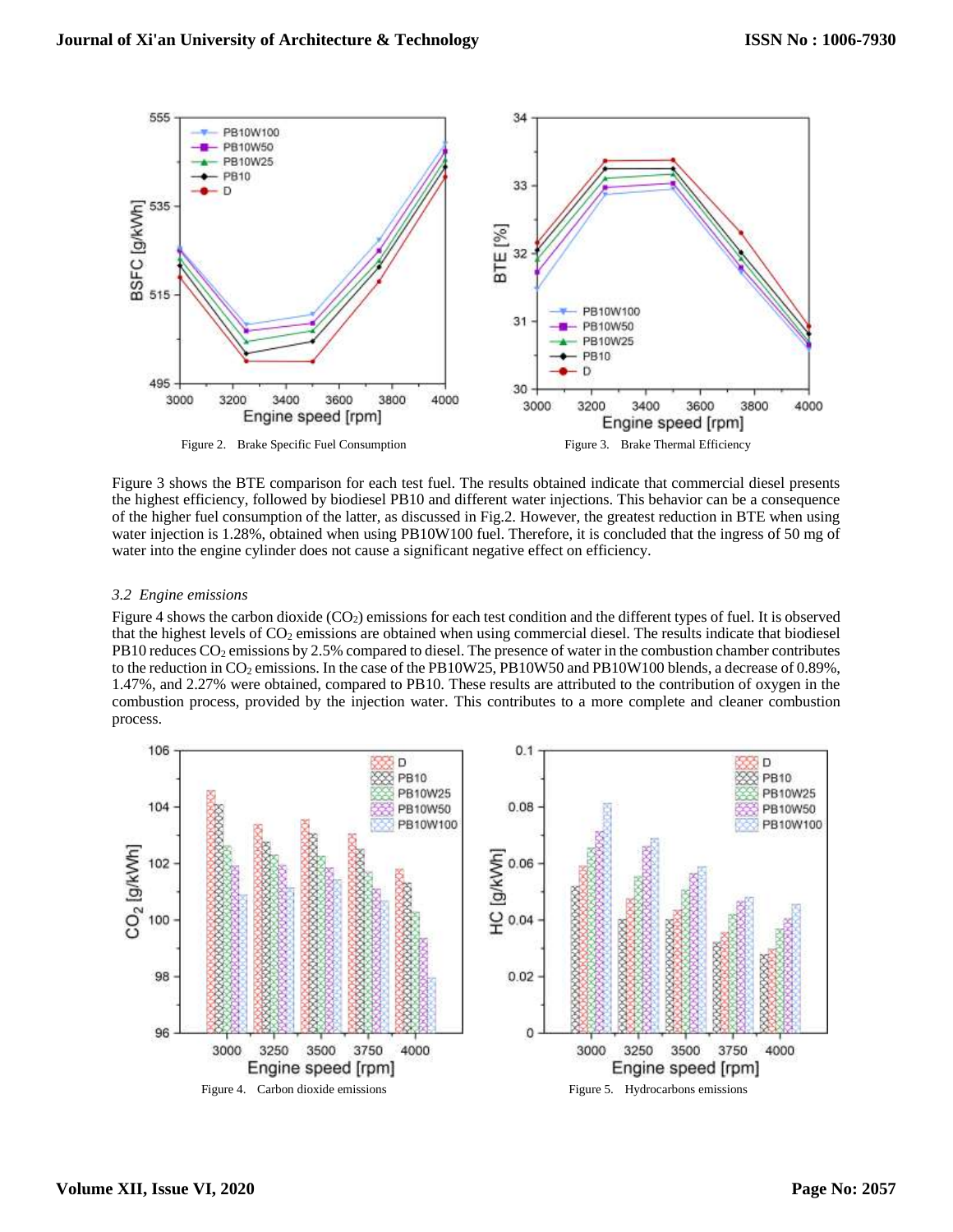Figure 5 shows the hydrocarbon (HC) emissions from commercial diesel and blends with water injections. The results indicate that PB10 biodiesel reduces HC emissions by 10% when compared to commercial diesel. However, when carrying out the water injection process in biodiesel PB10, an increase in HC emissions of 11%, 26%, and 37% was obtained for the PB10W25, PB10W50 and PB10W100 blends, respectively. The previous behavior is attributed to the reduction of the temperature in the combustion chamber by the presence of water, which produces a cooling in the cylinder liner that hinders the formation of the flame in this region. This reduction of the flame in the vicinity of the cylinder walls facilitates the formation of HC emissions.

Figure 6 shows carbon monoxide (CO) emissions for the experimental conditions. In the case of CO emissions, a behavior similar to that recorded in CO<sub>2</sub> emissions was observed. The use of PB10 biodiesel causes a 3.21% reduction in CO emissions, compared to commercial diesel. Water injection allows a further decrease in CO emissions. In the particular case of the blends of PB10W25, PB10W50, and PB10W100, they caused a reduction of 5.17%, 9.28%, and 15.25%, compared to PB10. This is attributed to the additional oxygen, which improves the combustion characteristics.



The formation of nitrogen oxide (NOx) emissions is highly dependent on high temperatures in the combustion chamber. Fig.7 shows the NOx emissions for each fuel.

The results obtained from Fig.7 show that PB10 biodiesel produces 6.25% more NOx emissions, compared to commercial diesel. This behavior can be attributed to the higher combustion temperature present in this type of fuel. However, the injection of water into the chamber allowed a reduction in NOx levels. The results indicate that PB10W25, PB10W50, and PB10W100 blends cause a decrease of 7.45%, 12.88%, and 15.85%, compared to commercial diesel.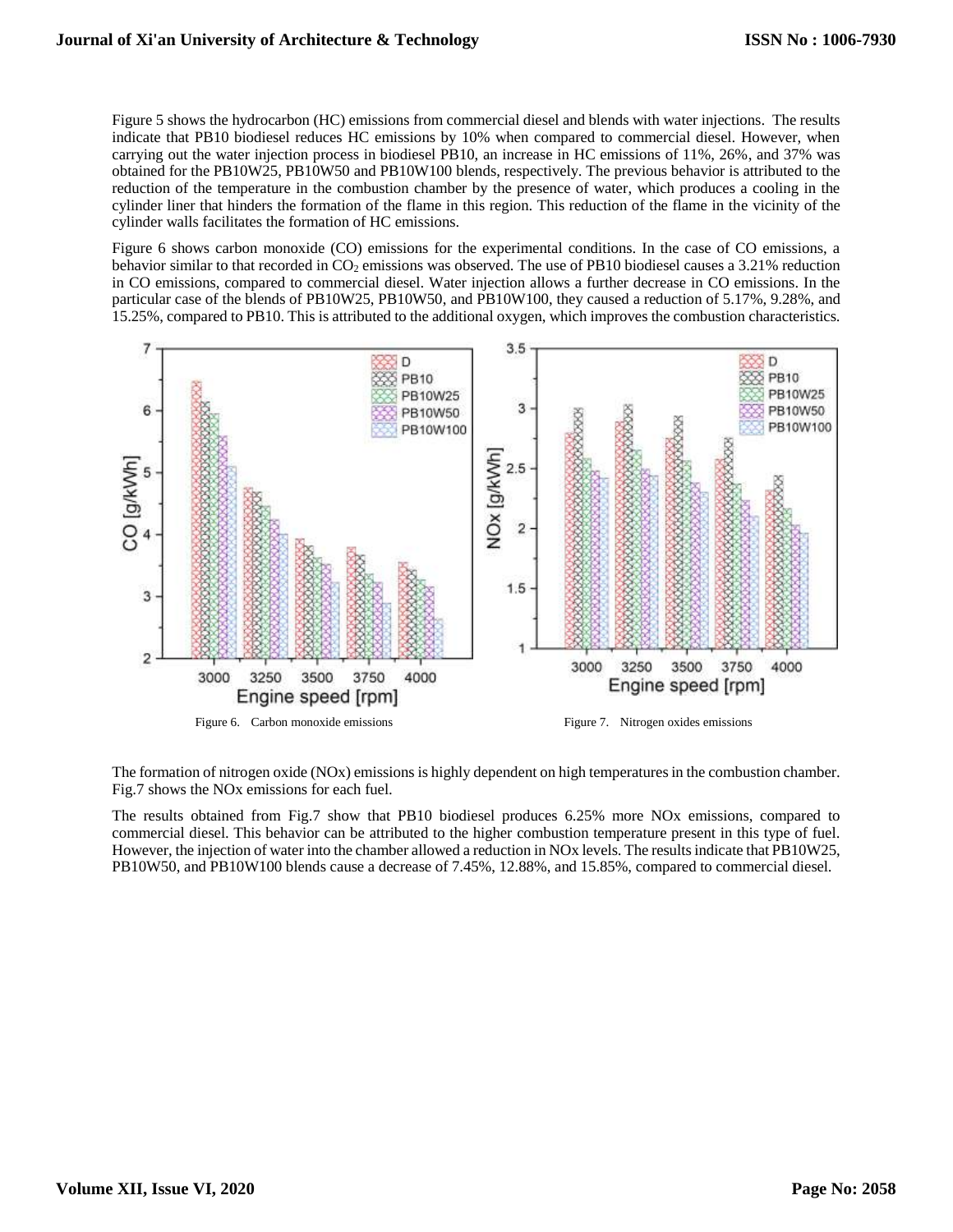

Figure 8 shows the opacity of smoke in each fuel. It was observed that the addition of water in the chamber reduces the level of opacity of the exhaust gases compared to commercial diesel and biodiesel PB10. This can be a consequence of the better formation of the blend, caused by the turbulence of the water vapor.

## IV.CONCLUSION

In the present study, an investigation of the effect of direct injection of water into a biodiesel blend of palm oil (PB10) is carried out. For the analysis, the performance of the engine is evaluated using the parameters of BSFC and BTE, and CO2, HC, CO, NOx emissions, and smoke opacity are recorded.

BSFC analysis indicates that PB10 biodiesel causes a 1.56% increase in engine fuel consumption. The direct injection of water causes an increase in this consumption. However, for PB10W25, PB10W50, and PB10W100 blend, the increase remained below 0.8% compared to PB10. Therefore, it is concluded that water injection does not cause a significant increase in fuel consumption. In the case of the engine BTE, the results indicate that the maximum reduction produced is 1.28% compared to commercial diesel, which is similar to the decreases caused by biodiesel blends.

The results obtained demonstrate the use of biodiesel PB10 allows a reduction of 2.5%, 10%, 3.21% and 3.29% in CO2, HC, CO emissions and smoke opacity, compared to commercial diesel. However, an increase in NOx emissions was reported by 6.25%. The injection of water into biodiesel allowed the reduction in NOx emissions, below PB10 fuel and commercial diesel. On average, the PB10W25, PB10W50, and PB10W100 blends achieved a 12% decrease in NOx emissions when compared to diesel.

Direct water injection also allowed improvements in the combustion characteristics of PB10 biodiesel to achieve a greater reduction in CO2, CO emissions, and smoke opacity. However, the presence of water in the combustion chamber causes an increase in HC emissions. On average, the blends of PB10W25, PB10W50, and PB10W100 show a 25% increase in HC emissions, compared to diesel.

## **REFERENCES**

- [1] V. Ayhan *et al.*, "Optimization of the factors affecting performance and emissions in a diesel engine using biodiesel and EGR with Taguchi method," *Fuel*, vol. 261, p. 116371, Feb. 2020.
- [2] J. B. Hirkude and A. S. Padalkar, "Performance optimization of CI engine fuelled with waste fried oil methyl ester-diesel blend using response surface methodology," *Fuel*, vol. 119, pp. 266–273, Mar. 2014.
- [3] V. Makarevičienė, S. Lebedevas, P. Rapalis, M. Gumbyte, V. Skorupskaite, and J. Žaglinskis, "Performance and emission characteristics of diesel fuel containing microalgae oil methyl esters," *Fuel*, vol. 120, pp. 233–239, Mar. 2014.